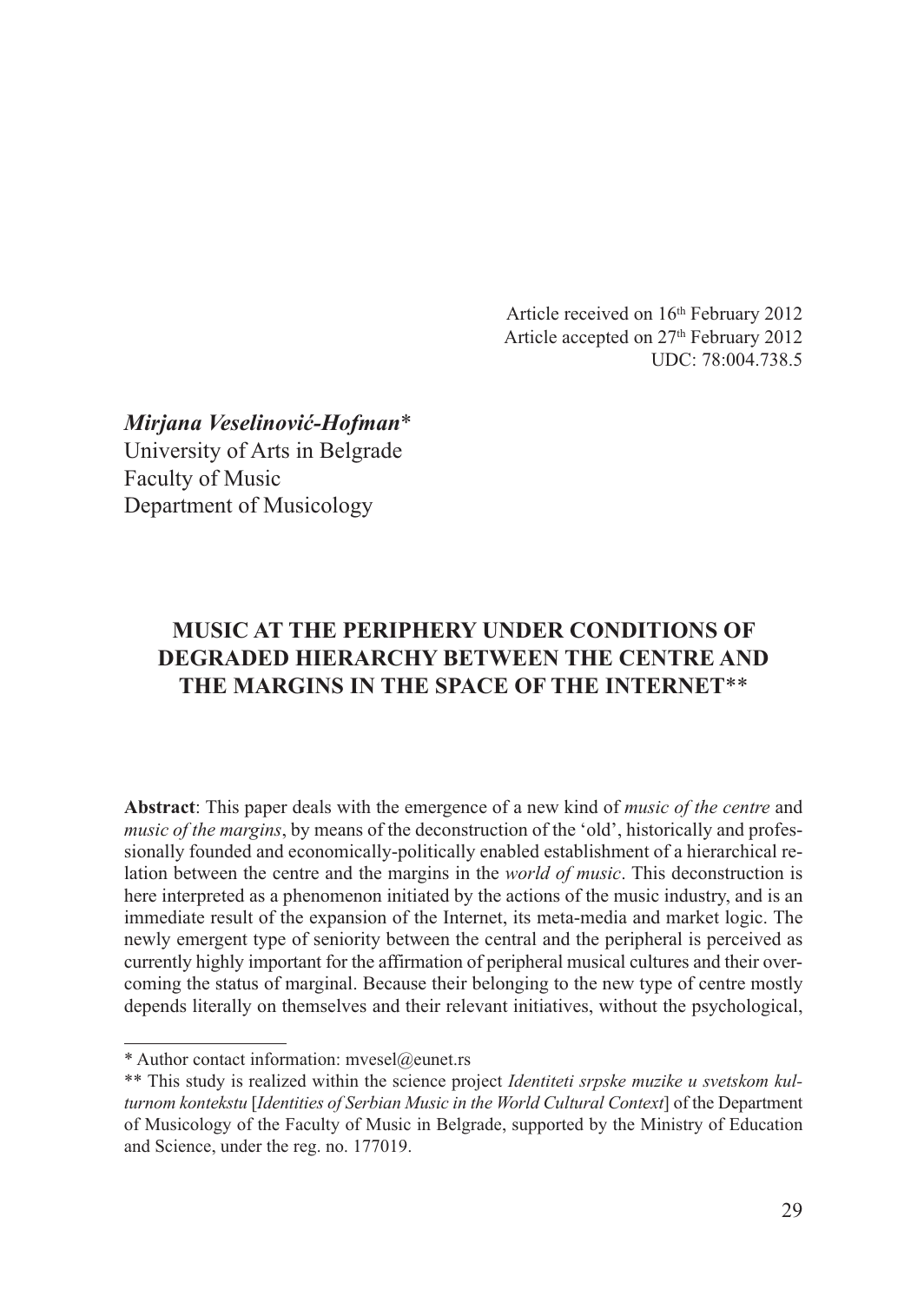socio-economical or political burden which is otherwise implied by the implanted awareness of belonging both to the marginal and the mainstream cultures within the 'old' hierarchy.

**Keywords**: centre, periphery, hierarchy, music industry, deconstruction, Internet

**Апстракт:** У овом раду реч је о формирању нове врсте музике центра и музике периферије, путем деконструисања "старог", историјски професионално утемељеног а економско-политички омогућеног установљења хијерархијског односа између центра и периферије у свету музике. Та се деконструкција овде тумачи као појава која је иницирана деловањем музичке индустрије, а непосредни је резултат експанзије интернета, његове метамедијске и тржишне логике. Новонастали тип старешинства између централног и периферног, сагледава се као данас посебно значајан за афирмацију периферних музичких култура и њихово превазилажење статуса маргиналних. Јер њихова припадност центру новог типа понајвише зависи управо од њих самих и њихових осмишљених иницијатива, без оптерећености психолошким, друштвено-економским или политичким баластом који, иначе, носи са собом усађена свест и о припадности маргиналној и о припадности главној култури у оквиру "старе" хијерархије.

**Кључне речи:** центар, периферија, хијерархија, музичка индустрија, деконструк ција, интернет

The phrase *music on the periphery* has a double meaning. It refers to the issues of the physiognomy of the music emerging in fringe cultures, to the issues of its artistic reputation in the world, but also to the music emerging on the fringe of the music itself, regardless of which cultures it belongs to, be they mainstream or fringe – i.e. in the sense of the phrase *periphery in music*. However, this latter phrase also potentially covers several things. It can refer to some aesthetically peripheral tendency within a musical culture, one which is not among its main creative currents, as well as to one which transcends the competence exclusively of the musical media. But it can also assume an extremely negative designation, when it refers to music which does not meet certain professional, vocational criteria, i.e. is not realized at a fitting level of quality. This paper, however, will be dealing only with the meaning that was mentioned first, i.e. with the music that emerges in the periphery of the leading musical cultures.

In this regard, it must be stressed right away that the phenomenon of periphery is here understood as a relational one, given that it is defined in relation to the phenomenon of centre. Periphery is the universal space located outside the centre, as a margin of its 'text', as something subordinate to it, but for that very reason something that essentially complements it. Because without the periphery, the centre as such would not even exist. Analogously, the notion of music in the periphery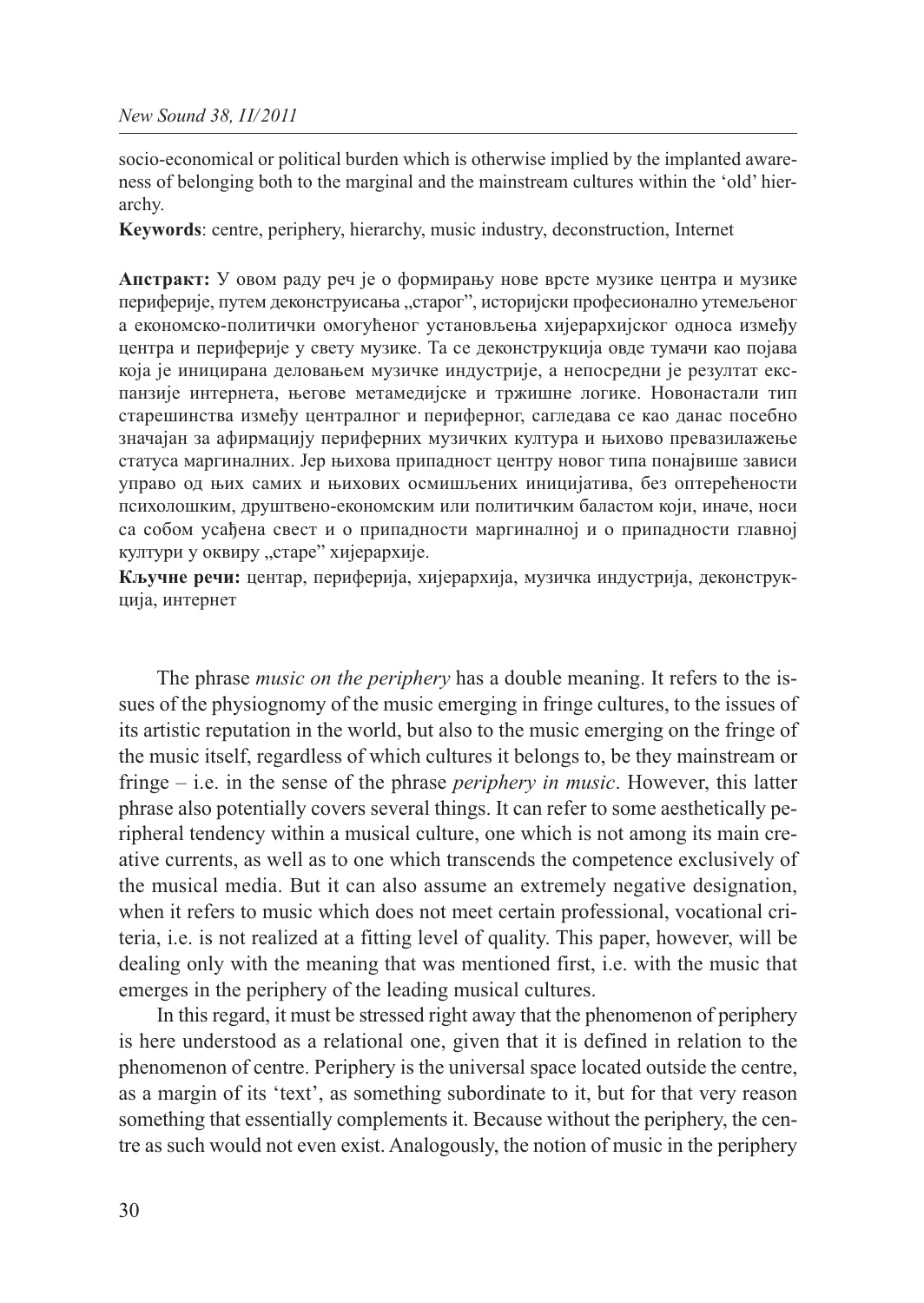is here understood in relation to the notion of music in the centre, since the former concept *as such* is defined exactly in relation to the latter: as music which does not emerge in the domain of the centre, but at various distances from  $it - geo$ graphic, socio-economic, ideological, aesthetical, educational, professional and many more.

The very process of forming the centre, the meaning and ways of its operation, its viability as a centre, are complex in nature. It would be probably best to demonstrate it on the example of European music, dominated during its history and in the entire geographical space by the musical cultures of the West European countries as its centres, whereas these musical focal points took turns in that domination.1 Their rise to the status of centres was mostly caused by professional reasons, since those musical cultures were the points of origin and development of the elementary components of contemporary music institutions, e.g. the universally accepted notation system, musical instruments, performing ensembles, means of musical expression, compositional technique, building of musical forms, principles of orchestration, organization of musical institutions etc. Countries in other geographic areas – including ours – on the other hand, built their professionalism under the influence of these achievements by overcoming their compositional, and generally musical, amateurism through mastering that knowledge which the West acquired during the historical development of music and promoted into the vocational standard and content of musical education. In that respect, the West was reputed as the multiple musical authority and centre almost since the beginning of the history of professional European music, and all that was not part of its musical building site, that did not directly belong to that building site in the geographical, chronological, political, organizational, educational or criterial sense – in other words, everything whose quality was measured by the extent of accepting the knowledge and criteria of West European music – filled the 'white space' of its margins.

All the more so since, even today, the (sub)conscious of that centre contains some psychological reminder of its professional-historical value, which always justified the centre's conviction that such an advantage gained it the natural right to the status of arbitrator – in spite of the fact that the periphery often was musically more creative and innovative than the centre, $<sup>2</sup>$  that it was not its mere (sim-</sup>

<sup>&</sup>lt;sup>1</sup> Let us just think of the history of domination of Italian, French and German opera, as well as, more narrowly, the domination of e.g. Italian opera centres in the  $17<sup>th</sup>$  century, such as Rome, Venice and Naples.

<sup>2</sup> Regarding that, let us mention Bartók's method of imaginary folklore, his treatment of string instruments or piano; unconventionality of Stravinsky's work with musical material, imaginativeness and innovativeness of his orchestral solutions; Janáček's speech melodies, Penderecki's and Lutosławski's aleatoric techniques, or Ligeti's micropolyphony, for example.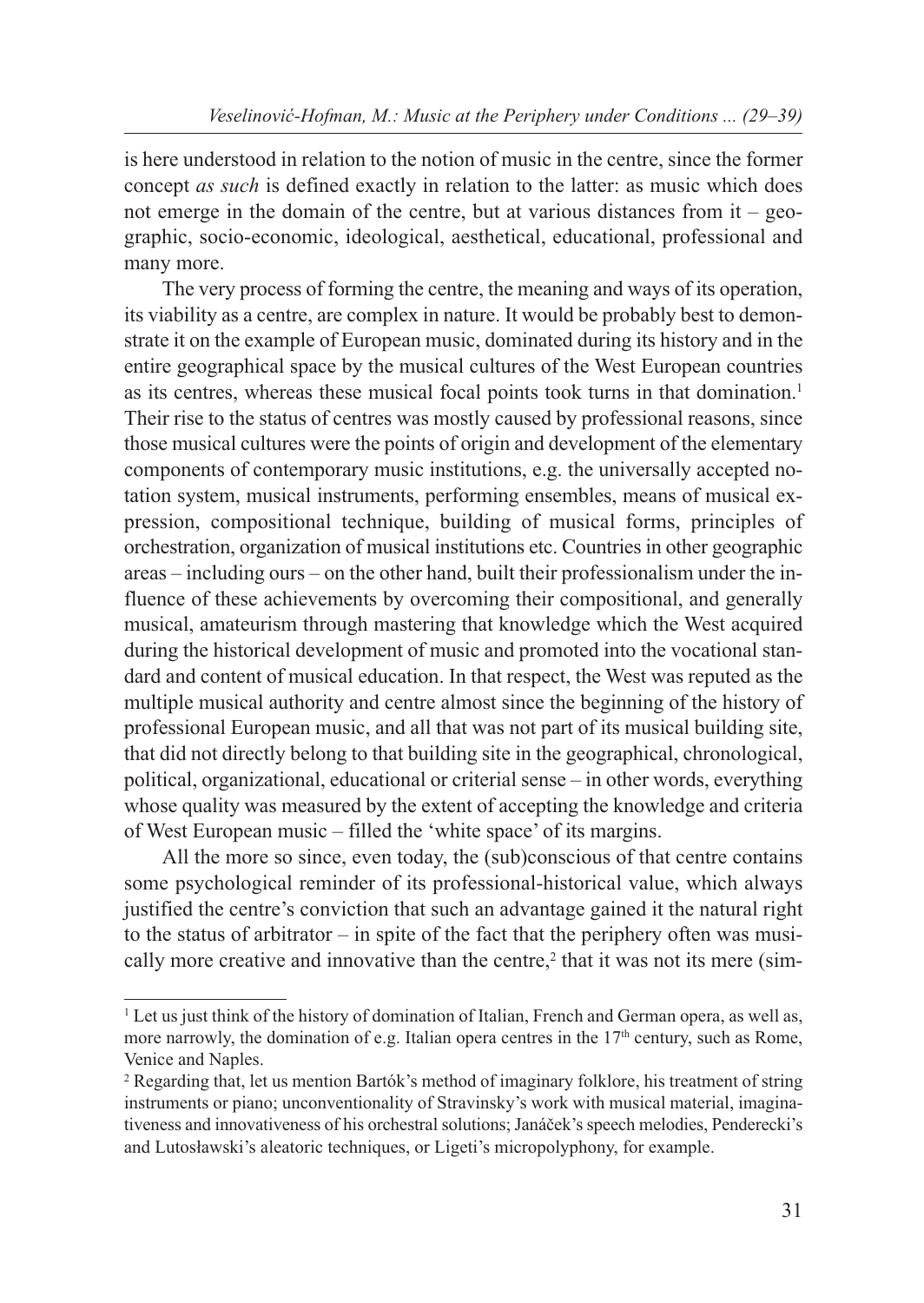plified) derivative. But in such situations, neither did the centre forget that the periphery actually displayed its creativity and innovativeness upon the centre's professional musical foundation, its results or at least certain starting points and incentives, as its ontological premise. And that was – and in the psychological sense it still largely is – enough for the periphery to remain the periphery 'forever', even when it essentially enriched the musical centre or, in fact, grew into its fresher and more innovative alternative. This was the case with the works of Bartók, Stravinsky, Penderecki, Lutosławski or Ligeti, for example. Admittedly, their works did become the acknowledged part of the music of the European centre (some of those composers, after all, spent part of their lives in the centre area), and their 'native' musical soil – thanks to their individual affirmation, as well as the organizational structure in all the segments of their musical cultures – did become known in the musical context of the centre and become integrated into it. However, those cultures as such, in that 'central', West European reception generally, nevertheless remained subordinate hierarchical members.

Of course, the causes of all that are not only professional. The relations between the centre and the periphery were always conclusively conditioned and regulated by the forms and arrangement of economic systems, as well as by the sheer force of capital, the concentration of which historically first occurred in Western Europe. Hence, that region had the material prerequisites for its ramified and rich spiritual development, so its centres, which were economically and politically strong, could become musically strong as well, and survive as such.

After the emergence of the Postmodern as the mega-culture of the  $20<sup>th</sup>$  century, such a global picture of the location of musical centres changed somewhat, ever since the establishment of the dominant economic, political and military role of the United States of America in the world after the Second World War. As today's strongest political factor, which under cover of its concept of 'spreading democracy' deftly and aggressively manipulates the life of its periphery – i.e. all the other parts of the world! – not only in the domain of politics and the economy but in culture, as well, the USA take a new attitude towards the music in the periphery. It differs from the attitude of the West European centres mostly by its treatment of what is specific for the music of particular peripheries. Namely, while the West European centres perceived that music in the sense of inspirational exoticism, whose authenticity they did not try to disturb or equalize but, at worst, disregarded or undervalued, acknowledging those margins all but parenthetically and superficially,<sup>3</sup> the USA as the growing power centre strives to subject that au-

<sup>&</sup>lt;sup>3</sup> In her paper 'General Histories of Music and the Place of the European Periphery' (*Muzikologija/Musicology*, 1, 2001, 141–149), Melita Milin considers the issue of disregarding the periphery on the case of presence of peripheral music mainly in the items of West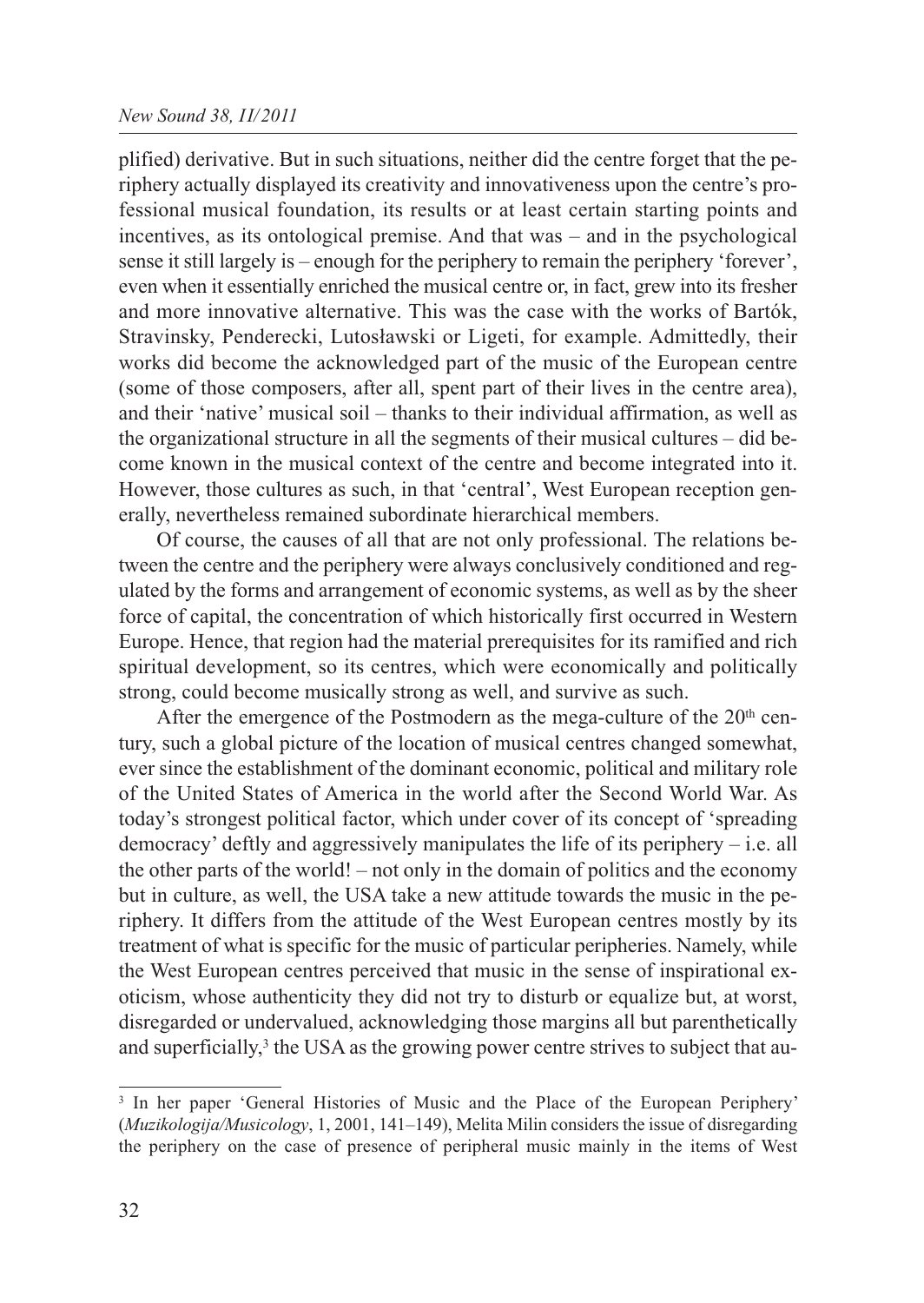thenticity to the globalization of their cultural 'model' which stems from the logic and practice of industrial production. Its interest, therefore, is to obtain the largest possible profit with the least possible amount of capital investment. As for the music, we are talking about the music industry.

Intending to secure a market for its products, the music industry – much the same as industries of all other products, e.g. consumer electronics and appliances, films, food or fashion – imposes a certain uniformity. Its most powerful agents are the media of mass communication and the Internet, 'its' social, commercial, entertaining and many other networks which most readily – in fact, from the inside – influence the changes in the habits and needs of the people, in the vital criteria generally, and thus in the context of the artistic, musical life, i.e. in the profile and purpose of creative work in such a life.

Therefore, musical culture, which by design stands apart from that industry, is exposed to a tidal wave of 'musical hamburgers', a uniformity whose long-term goal is to subdue the *centres of musical life* to the *centre of musical industry*. This is aimed not only at the *world of music* of the West European centres, but also at the peripheral centres, or even primarily at them.

During the implementation of that industrial concept of a centre, the periphery gradually changes its status, because eventually it enters the domain of the centre and becomes its structural part. In that respect, the initial hierarchical position of the periphery loses its distinctiveness and obviousness, and so the periphery with 'industrial ease' changes its status from subordinate *towards* foremost.

European historians of music. The author finds that '[n]ational movements which led to the creation of national states in Europe provoked a climate of open contest between different peoples in all areas, including […] the writing of histories of music', and consequently, 'national schools from peripheric parts of Europe (eastern Europe, Scandinavia, Spain) came to be regarded by music historians from the "Centre" as of minor value, mainly on the grounds that they introduced native folk music into highly organised art forms of Western music, and this threatened […] the dignity and the universal character of Western music.' (Ibid., 141–142). She opines that the increase of this partiality or, more precisely, the display of the feeling of superiority over what was peripheral, was most pronounced in the Nazistic Germany and the Fascistic Italy; that the situation improved in the second half of the  $20<sup>th</sup>$  century; but that, nevertheless, subjective historiographical and musicological approaches to the periphery still exist. (Cf. ibid., 142) The author critically argues such claims using a certain number of historiographic publications and texts by West European authors as an example. She also mentions that some musicologists from the East European musical cultures, regarding their own musical region as more important than others in the same periphery, can resort to e.g. omitting certain peripheral regions from their musical history selections or giving undeservedly little space to some of their leading authors, but thus their attitude towards these musical environments becomes a mere copy of the attitude expressed towards them and, after all, these environments by the West European centres.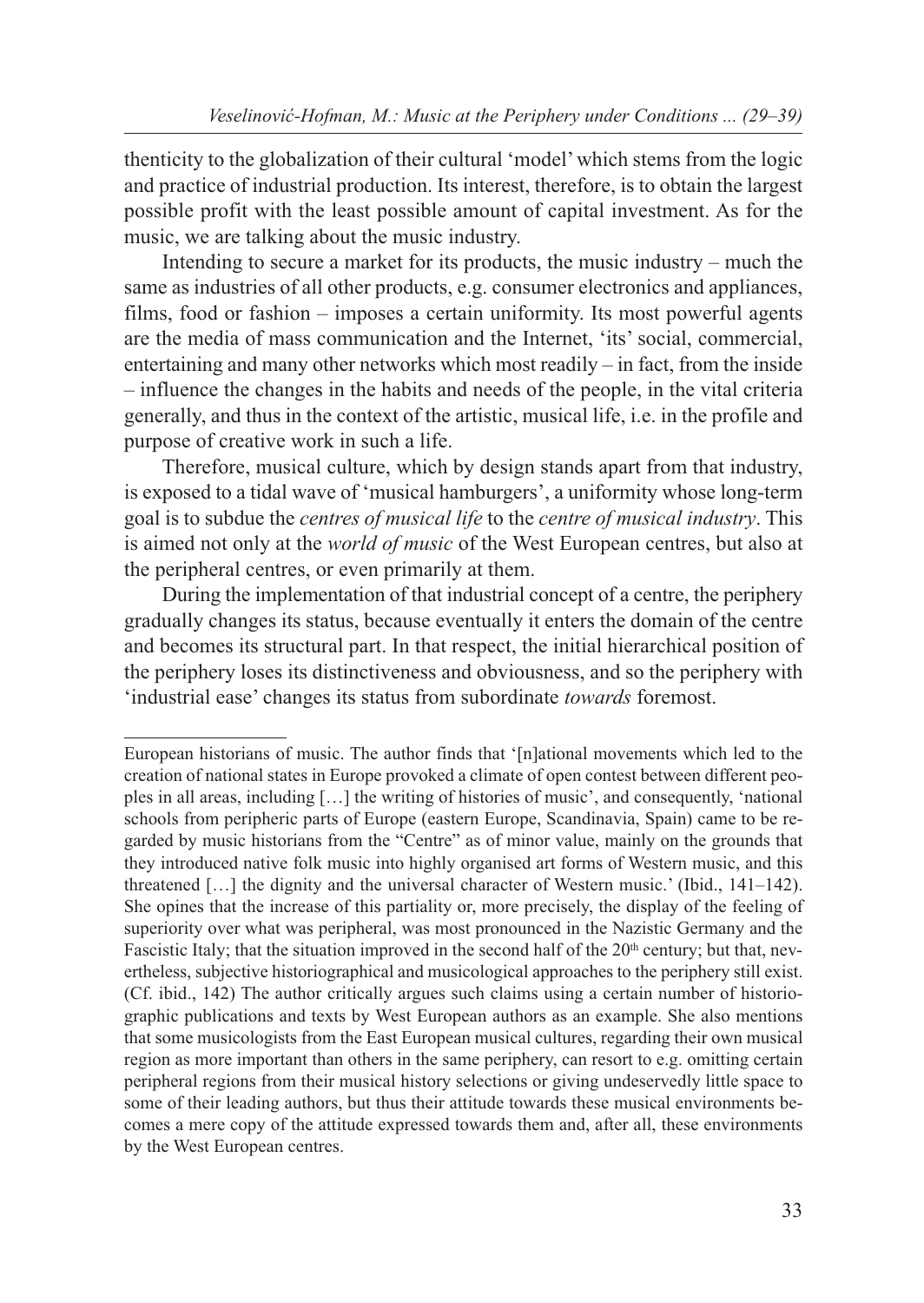But, as we shall see, that hierarchical turnaround, enabled and encouraged by the activity of the musical industry centre, can help the periphery at the same time, precisely by the affirmation of what constitutes its *otherness*. Because the periphery can embrace uniformity in one part of its musical culture, it can join it and become part of it, and yet enter that process with the full awareness of its own identity. And then – in some moment of its position, strengthened by profit and product marketing, in the sphere of that centre of uniformity – introduce elements of its own exclusivity into its content. But also, according to its own experiences with the functioning of the mechanism of the musical industry, affirm them *outside* that industry.

All this, at the same time, means that those uniform contents, during their expansion, necessarily undergo a change of their inner nature of the central, given that they will potentially include in their components that which is *hierarchically subordinate*. Hence, the peripheral tissue is implanted into its opposite: into the foremost, the uniform, the industrialized. And that new morphology of the central, conditioned and established by the musical industry, i.e. the morphology of its uniformity which is, incidentally, built and imposed primarily through the global network, can also absorb what is peripheral into it. Thus, eventually, at the level of such a levelled hierarchy, peripheral musical cultures are, in fact, indirectly offered both a method and a medium of affirmation of their authenticity *outside* the musical industry.

And, perhaps paradoxically, the electronic media by which the music industry and the uniformity it advocates are spread, are at the same time the media which *potentially* protect individual musical identities.

For example, after gaining experience with the importance of being present in the world's electronic communication, many fringe cultures, regardless of their being more or less integrated into the musical industry, become participants in various world projects related to the preservation of individual musical traditions – both professional and folklore, as well as contemporary achievements. Today, such projects are mostly focused on the multimedia storage of all the musical 'goods' of individual traditions, thus ensuring their accessibility at the global level, as well as the local materials which, by their active presence in the world cultural exchange, actually build its global character.<sup>4</sup> In that respect, music of all cultures – not only the peripheral ones – will find great significance in the already widespread realization of the project of establishing mutually compatible electronic musical libraries and multimedia archives all over the world,<sup>5</sup> which make the ex-

<sup>4</sup> For more on this subject cf. Mirjana Veselinović-Hofman, 'Multimedia Archives as a Step Towards World Music', *New Sound*, 24, II/2004, www.newsound.org.rs / 'Мултимедијски архиви као корак ка светској музици', *Нови звук*, 24, II/2004, 23–31. <sup>5</sup> Cf. ibid.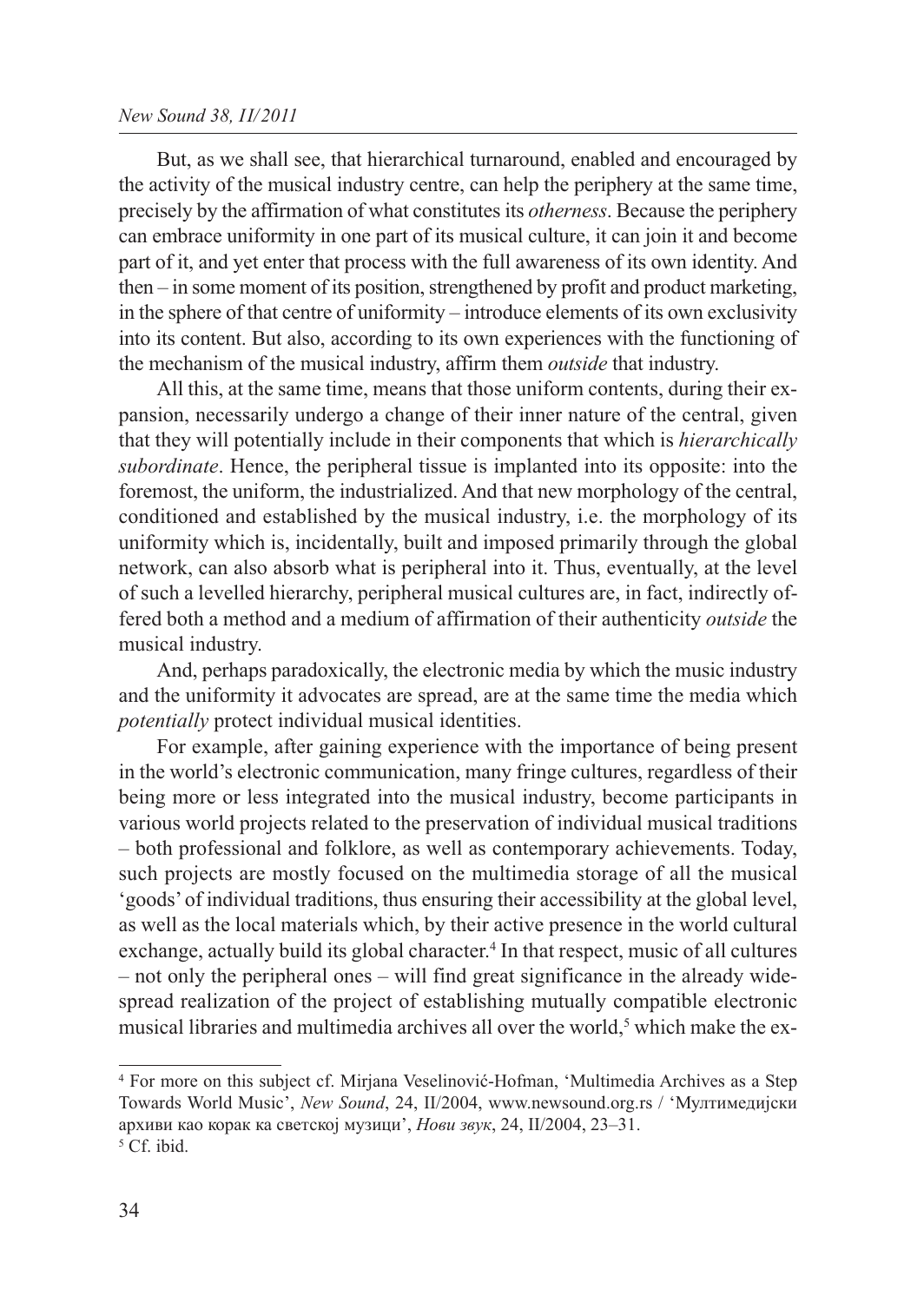istence and operation 'of a general, reliable and easily accessible source of information on music heritage worldwide' possible.6 Thus, the participating of musical environments in these projects – both the mainstream and the marginal ones – today is almost crucial for the affirmation of their musical identities, since these projects, as well as numerous, diversely organized and networked web-sites, enable the existence, in an open and directly accessible form, of their *worlds of music* in many forms of their content: as recordings of compositions of all kinds of music, as scores, as texts on music in journals and collections, as monographs, as books of an encyclopaedic nature…

Thus, the process of global musical uniformization through modern means of communication is equally directed to levelling the qualities of the periphery, above all within the musical industry, and to its preservation and affirmation outside that industry.7

Therefore, it can be said that the current system of information and communication networks is actually forming another, *parallel*, new centre, arising from the equated importance of the main and the subordinate centres. This new centre is not a part of the musical industry as the centre of cultural, musical globalization, but it *is* formed in the sphere of positive experiences with the marketing logic and practice of that industry, whose prerequisite is governing the public communication space. In other words, the nature of that new centre is primarily of the media; hence it exists above those 'old' centres and above their peripheries to the effect that, in the media sense, it treats them equally as its constructive and content-related potential: 'old' centres and 'old' peripheries become equal before the media. Therefore, the contents included in computer networks and appropriate web-sites become a part of the centre, and all those not represented there remain on its periphery.

It is thus understandable why more and more musical environments, which stand apart from the machinery of the musical industry, deliberately join the appropriate projects and web-sites: because it ensures worldwide product marketing and the affirmation of their identity. This is particularly significant for contemporary music creation, not only for composers but also for performers, musicologists and theoreticians, given that, in general, the sphere of music, even contemporary music, can be represented in the Internet communication by all of its segments in turn, and each of these segments can be placed in the world 'shop front'. They can be represented by various kinds of information – often very comprehensive, on styles, authors and works, as well as by acoustic presentations of the works,

<sup>6</sup> Ibid., 23.

<sup>7</sup> Cf. ibid.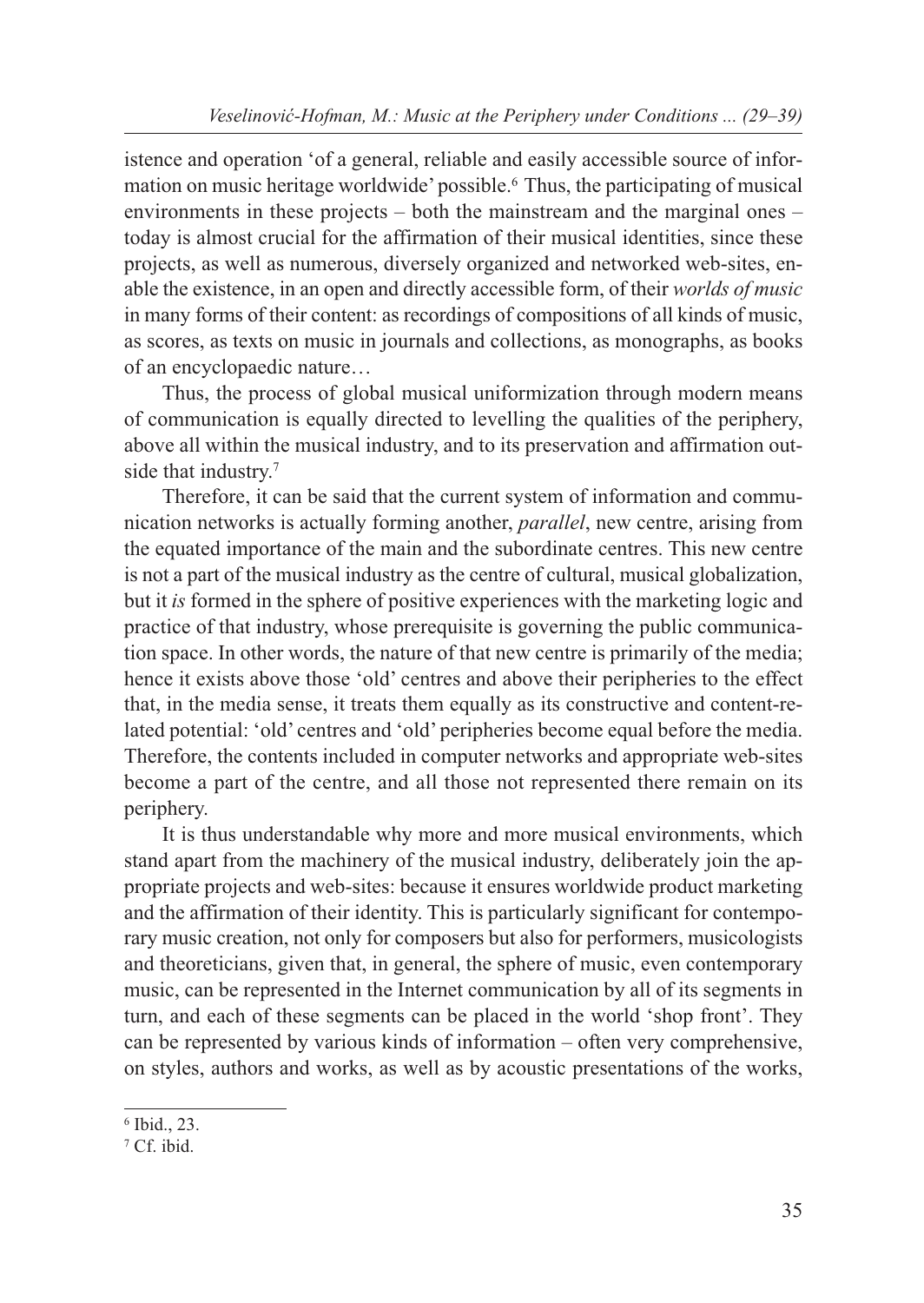frequently accompanied by their written forms which 'move' on screen in real time, by texts which can be 'leafed through' on screen etc. Creativity is thus affirmed, propagated, made accessible, even exposed to public scrutiny,<sup>8</sup> regardless of whether its 'original' cultural musical location is/was central, i.e. West European, or peripheral. In other words, in spite of being (expectedly) present in the informative and critical columns of reputable printed media, in spite of being present on radio and television – today the absence from the Internet communication can even 'make' the results of a leading musical culture peripheral on the Internet. And *vice versa*: if a certain musical 'location' is/was peripheral 'by origin', it ceases to be *a priori* peripheral in the central space of electronic networking.

The 'ideality' of this picture, however, can easily be disputed by pointing out that, for example, one musical work which circulates intensely on these electronic communication trajectories is not necessarily one that is artistically representative. Namely, such exposure of the work on the global network may be the result of the author's exclusive personal decision about which of the works will be put up on the appropriate web-site, instead of some institutional, professional selection. If, however, we refer to the institutional projects of musical environments themselves to join that electronic communication, the danger of negative selection is diminished, because such projects generally include the professional, musicological, critical choice of the content which will represent a musical environment. That is, which works and which basic values will feature in the global communication spaces as exponents of the identity of the musical culture in question. Of course, in principle, no selection is necessarily and completely the 'right' one, authoritative in the absolute sense. Neither are, after all, the selections made at world music festivals still considered to be extremely important – in fact, in the domain of real, non-electronic musical life even the most important! – places for the world professional promotion of composers and their particular works. By that promotional function, festivals in a specific way could even be compared with the Internet centre. Because some, which are e.g. just reviews of the creative results achieved in a certain period of time, are similar to individually created web-sites by their multilateral diversity; and other festivals, i.e. the majority, which have thematic profiles and are based upon a certain selection, can be associated with institutionally, 'programmatically' conceived web-sites. However, by the nature of things, compared to the 'network' of festivals, the global network covers the world music space in the literal sense. Under certain technological conditions, it can reach every corner of the planet; it is much more complete, more operational

<sup>8</sup> Such as the one available at e.g. YouTube, which defines the rating of a composition or its performance by the number of stars or free comments by the visitors.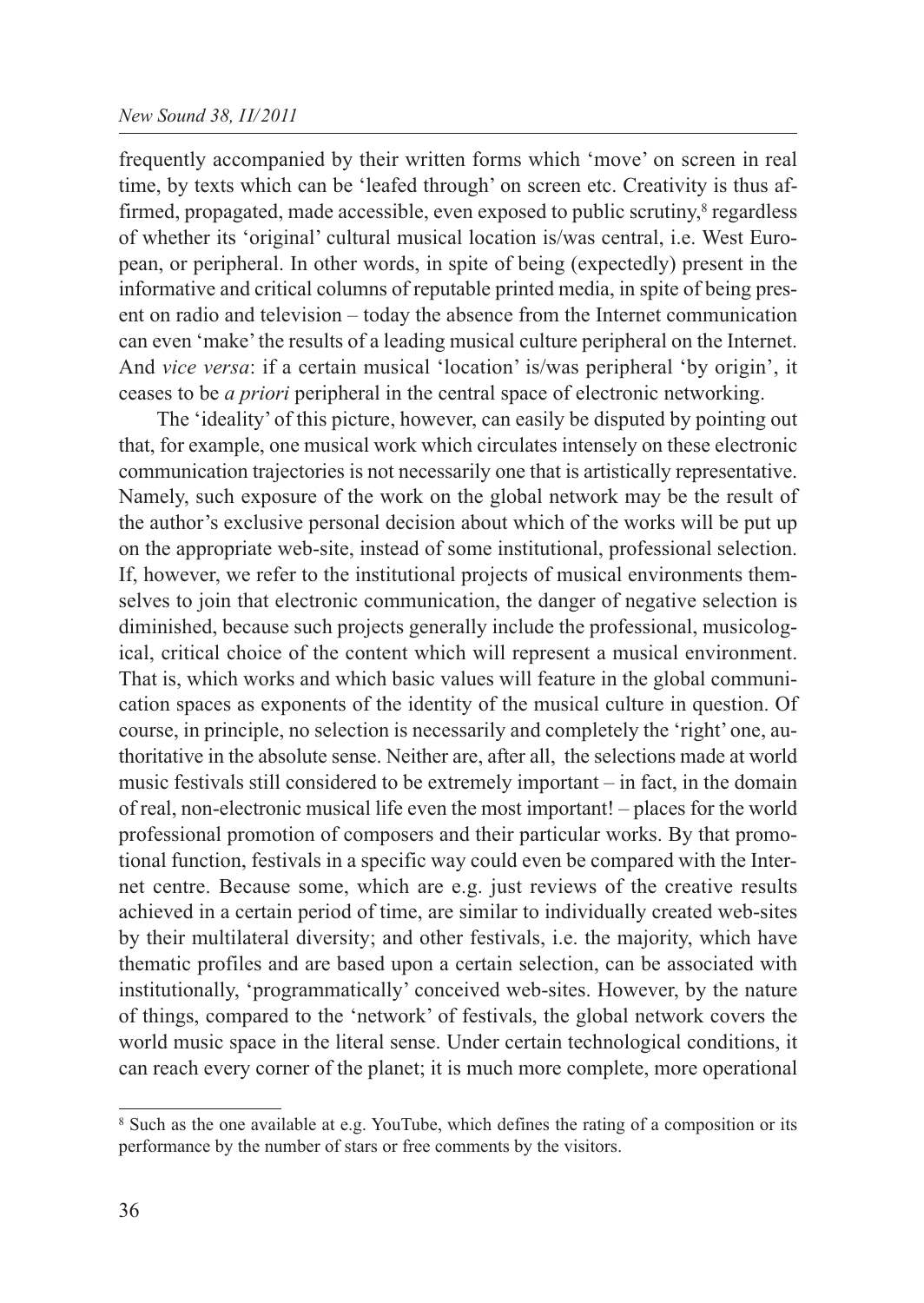and more assertive than world festivals and the accessibility they provide for 'their' music.

Of course, the affirmation of a musical culture in the electronic space of world music exchange is strongly influenced by the quality of all the represented components of that culture, and ways of achieving that representation, but they are not crucial for the existence of that culture on the Internet as the new media centre, in fact the centre of meta-media connections of world music. Because the purpose of that centre is primarily in the storage and circulation of as much content as possible, i.e. the open supply and competition in an entire, continually active, ever richer and busier market of music of the whole world.

In such circumstances, it appears that for a musical culture and all of its individual constituents, a culture which strives to overcome its peripheral status, the road to accomplishing that is much clearer than in the circumstances of the 'conventional' hierarchy between the centre and the periphery, which both members of that opposition, the main and the subordinate alike, are essentially aware of. The Internet space as a centre, however, does not carry that psychological burden, although the data on the attachment of a certain musical work either to a particular West European, central musical domain, or to a peripheral one, are not hidden in that space. However, that 'genetic' attachment to the one or the other is not crucial for the public evaluation of the work. What *is* crucial is to make the work accessible to that public, i.e. to make it a part of the electronic network as the new centre. By that logic, none of what exists on the electronic network is peripheral in the former sense of the word. On the contrary, peripheral is only what is located outside that network. And the possible dynamic of rating of the works and the 'strong demand' for them on the market of some web-sites within that network, which admittedly could be understood as a kind of variable, 'fluctuating', 'shifting' periphery within the Internet space itself, essentially just degrades the 'old' status of the central and the marginal.

Meanwhile, we should not lose sight of the fact that the data and links which search engines refer to are nevertheless given in a certain order: among, say, 220,000 results of a search related to a particular musical term, some of them are opened first, or at least are placed on the first 10 pages of the results, in spite of the fact that many of them can even be found again on various other pages. It is also distinctive that, for example, under a certain musical phenomenon one is looking for, the first result which can be opened leads to a professionally unconvincing reference to that phenomenon. Of course, this is always the consequence of the search engine's organizational logic, which depends on the administrator of the particular provider and the procedure used for receiving and classifying data, a procedure which probably also involves financial gain. At any rate, the organiza-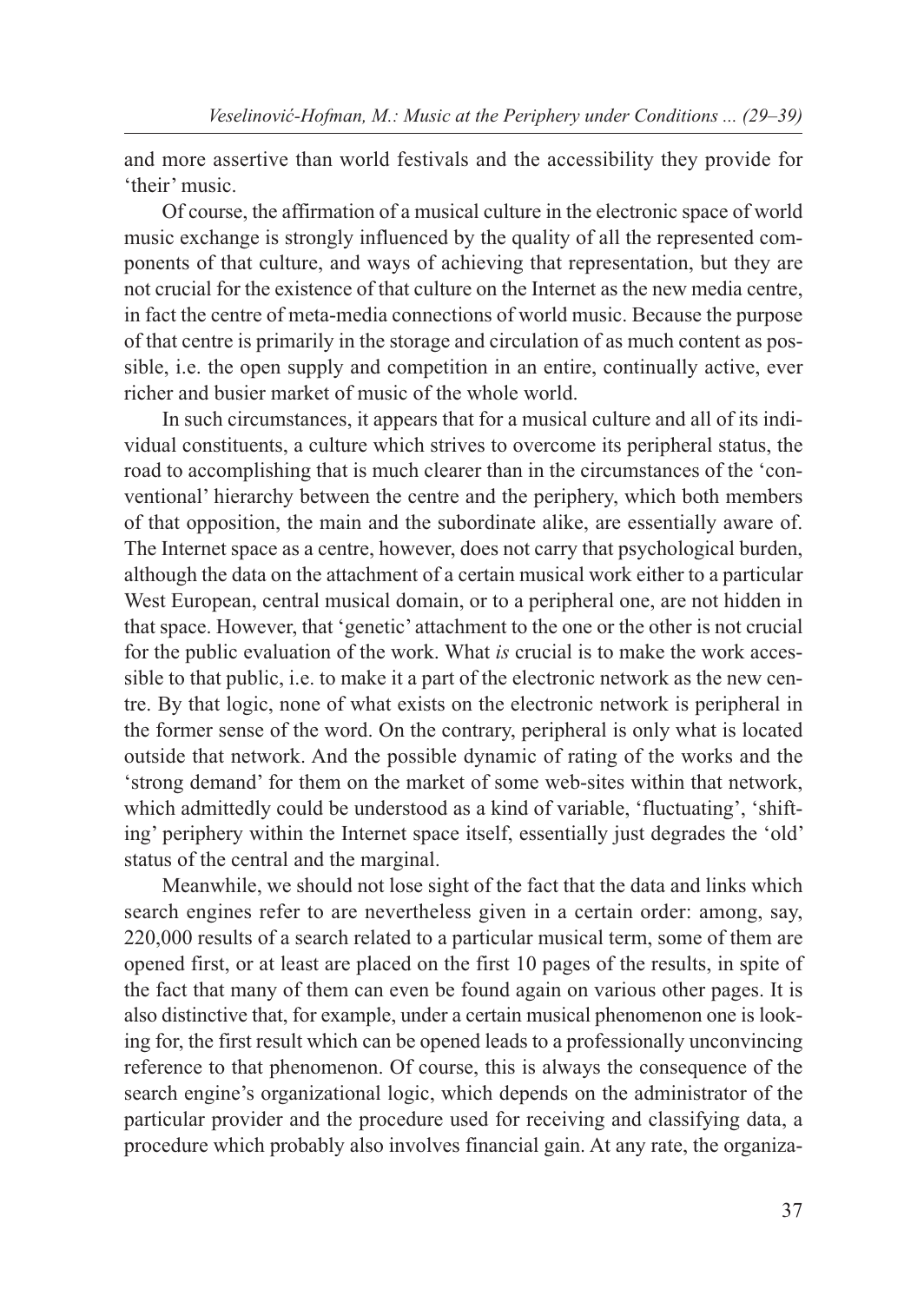tion of search results, in principle, is not based upon the professional valorisation of the gathered material or its expert ranking. Thus, it is reasonable to assume that the provider organizes the first few pages of the search offered, as a certain 'shop front' with those 'publications' which can make that shop front attractive, i.e. most profitable. From that perspective, it can be said that the data in the first few pages of search results are maybe 'more communicative' than the others, which still does not mean that these other data are peripheral. Not only, as we said, because the data are repeated in different places in the results lists, making those places and those data ultimately equal to all the other places and data, but most of all because the search can be started in any order, and thus the first few results can become the last ones. That depends on the users who are searching, and who in fact personally determine what is important or subordinate to *them*, and thus necessarily what *in the moment of their search* 'becomes' the main or subordinate content on the network, i.e. on the web-site which is, for the users, central at that moment.

The new nature of both the periphery and the centre advocated by the Internet gives an opportunity to the peripheral musical cultures to acquire a socially fairer and psychologically less burdened position on the Internet, compared to the one they hold in the conditions of the long-ago established, 'old' hierarchy between the central and the marginal. But that 'old' hierarchy has not disappeared, of course, and is still, outside of the Internet, based upon the historic power of professionalism and the economical-political position of a musical culture in the world. Therefore, even if e.g. certain musical achievements from a peripheral culture enjoyed the leading rating on the Internet, it does not mean their hierarchical position outside of the Internet would automatically change. The Internet only enabled a new form of existence in general, and thus the existence of cultural and musical identities – peripheral and central, in the sense of their 'telepresence'. Therefore, it is not possible that musical achievements automatically transfer their position from the space of the Internet hierarchy to the space of the 'old' hierarchy of musical reality outside of the Internet, without their real presence in all the aspects of professional musical life at the level of world relations and the mechanism of professional affirmation which operates within the institution of music *outside* of the Internet. And which is, as the basic prerequisite, backed up by an economically strong state.

Although the 'old' hierarchy between the centre and the periphery is deeply rooted and present in the *world of music*, the deconstruction of their opposing members, encouraged by the musical industry and occurring in the space of the Internet, has resulted in a new type of seniority between the central and the peripheral, as well as in a significantly different alternative in the sense of the media, logic and principles. This alternative, as we pointed out, today is particularly im